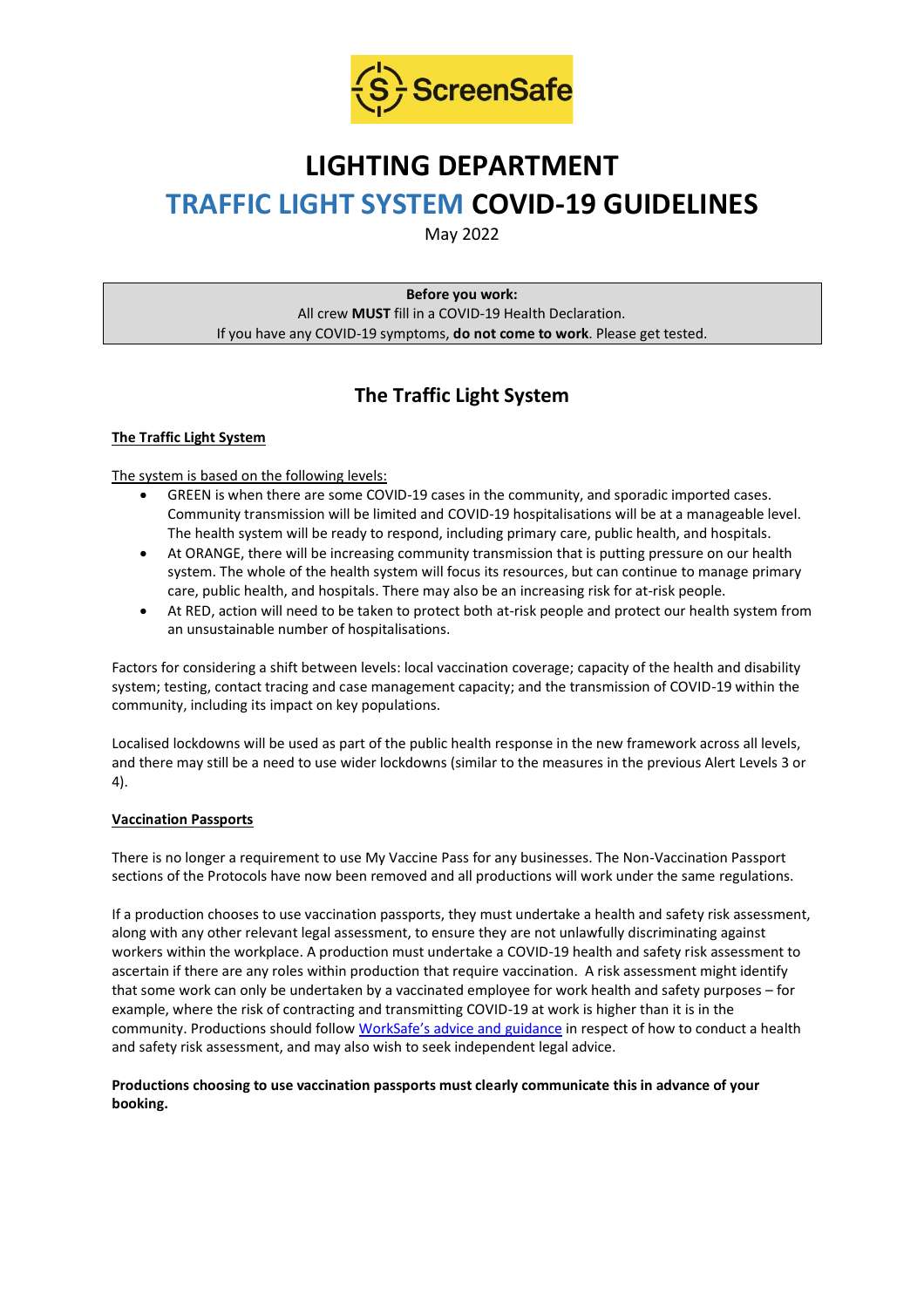|                                         | <b>RED</b>                    | <b>ORANGE</b>                | <b>GREEN</b>               |
|-----------------------------------------|-------------------------------|------------------------------|----------------------------|
| Expected                                | All scale productions,        | All scale productions,       | No restrictions on         |
| productions                             | provided they can work        | provided they can work       | production.                |
|                                         | with minimum 1m physical      | with a recommended 1m        |                            |
|                                         | distancing requirements       | physical distancing          |                            |
|                                         | and strict guidelines in      | requirement and              |                            |
|                                         | regards to Close Proximity    | appropriate guidelines in    |                            |
|                                         | work.                         | regards to Close Proximity   |                            |
|                                         |                               | work.                        |                            |
| Crew                                    | Crew to work from home        | Production should facilitate | No restrictions.           |
|                                         | where possible.               | crew working from home if    |                            |
|                                         |                               | appropriate.                 |                            |
|                                         | Day players, casuals and      |                              |                            |
|                                         | extras need stringent         |                              |                            |
|                                         | screening.                    |                              |                            |
| Physical                                | Minimum 1m                    | Recommended 1m               | No restrictions.           |
| Distancing                              |                               |                              |                            |
| Personal                                | Face coverings are strongly   | Face coverings are strongly  | PPE must be available for  |
| Protective                              | recommended.                  | recommended.                 | those who wish to (or who  |
| Equipment                               |                               |                              | are requested to) use it.  |
|                                         | Face coverings mandatory      | Face coverings are           |                            |
|                                         | on flights, public transport, | mandatory on flights,        | Face coverings are         |
|                                         | taxis, retail, public venues, | public transport, taxis,     | mandatory on flights.      |
|                                         | recommended whenever          | retail and public venues.    |                            |
|                                         | leaving the house.            |                              |                            |
| <b>Close Proximity</b>                  | Close Proximity work can      | Close Proximity work can     | No restrictions.           |
| <b>Work</b>                             | be undertaken with strict     | be undertaken with           |                            |
|                                         | PPE & hygiene measures in     | appropriate and agreed       | Vigorous hygiene standards |
| Make Up<br>$\qquad \qquad \blacksquare$ | place.                        | PPE & hygiene measures in    | to be maintained.          |
| Costume                                 |                               | place.                       |                            |
| <b>Stunts</b>                           | Please refer to the Close     |                              | Crew may be asked to wear  |
| <b>Close Actor</b>                      | Proximity guidelines.         | Please refer to the Close    | PPE.                       |
| Interaction                             |                               | Proximity guidelines.        |                            |
| Surveillance                            | Surveillance testing is       | Surveillance testing should  | Some productions may       |
| <b>Testing</b>                          | highly recommended.           | be considered.               | wish to utilise regular    |
|                                         |                               |                              | surveillance testing.      |
| Food / Catering                         | Contactless service only.     | Contactless service is       | General food hygiene       |
|                                         |                               | recommended.                 | standards are adhered to.  |
|                                         | Unit/Craft Services should    |                              |                            |
|                                         | be "café-style". Or           | Unit/Craft Services should   | Hand washing, sanitiser    |
|                                         | individual snack packages     | be "café-style". Or          | stations available in all  |
|                                         | can be prepared and           | individual snack packages    | eating areas.              |
|                                         | handed out.                   | can be prepared and          |                            |
|                                         |                               | handed out.                  |                            |

### **QUICK GUIDE TO THE TRAFFIC LIGHT LEVELS**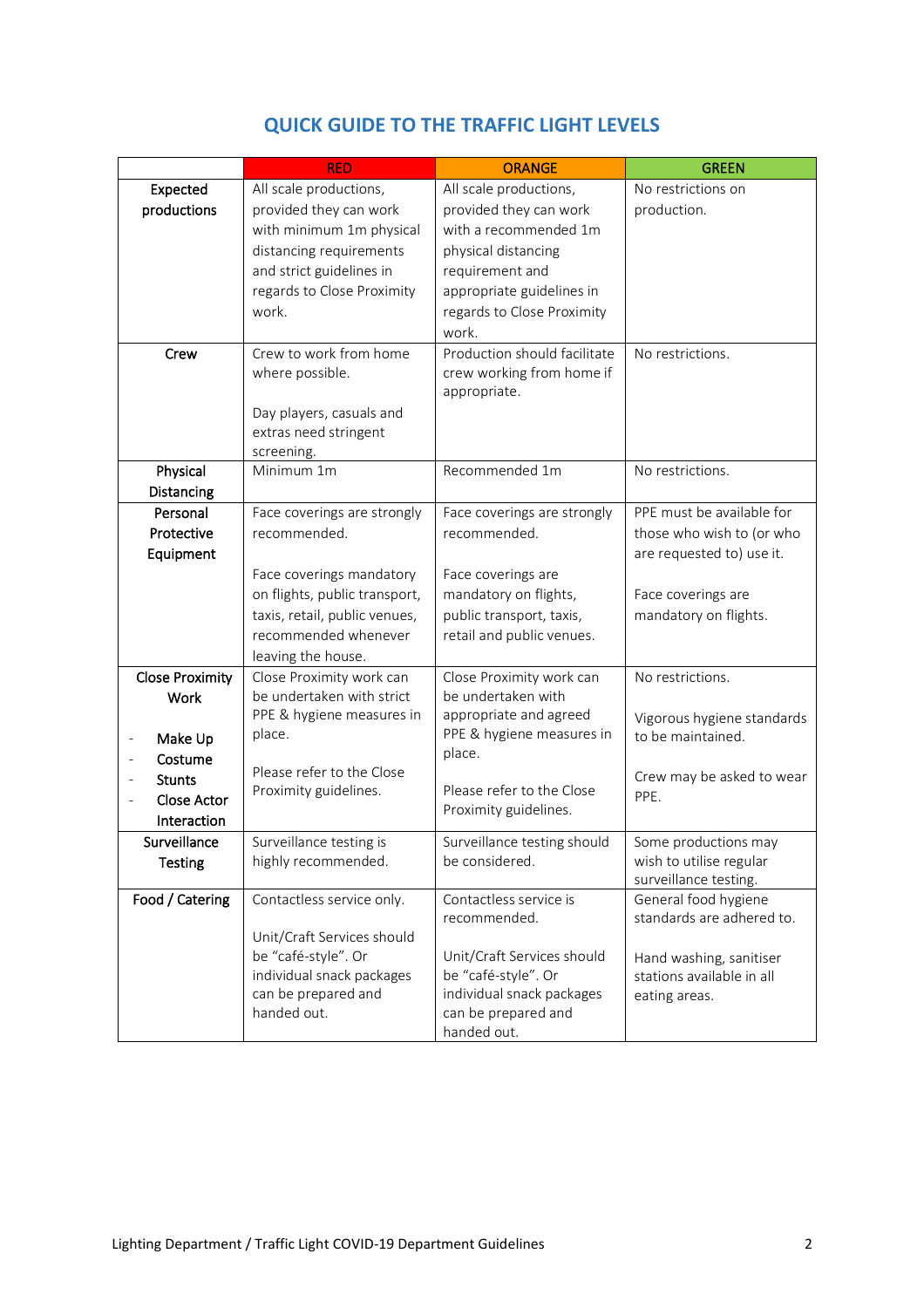### **DEPARTMENT SPECIFIC GUIDANCE – LIGHTING DEPARTMENT**

**Lighting crew must be aware of and trained to work under the specific Traffic Light settings prior to commencing work, including the correct use of PPE and physical distancing requirements.**

**The below is a guide only and should be applied appropriate to the relevant regional Traffic Light Setting. The higher the Traffic Light level, the stricter adherence. Please consult with your H&S officer if you have any questions or concerns.**

#### **Introduction to Department undertakings:**

- Pre-Production tasks remote (home)
- Pre-Production tasks at Lighting yard/supplier/studio
- Management/coordination of Lighting team
- Liaison with DOP and other departments in regard to technical requirements
- On-Set operation and troubleshooting as required

#### **Department Bubbles**

- Off Set Lighting Department bubble (remote preparation).
- Off Set Lighting Department bubble (production office / lighting yard / studio)
- On Set Lighting Department bubble (Pre-Light crew)
- On Set Lighting Department bubble (Unit/Tech base only)
- On Set Lighting Department bubble (Unit/Tech base AND on Set)
- On Set Department HODs/Department Liaison bubble

#### **Contact Tracing:**

- Productions are encouraged to have contact tracing of some sort in place to prevent a wider production outbreak, but it is no longer a Government requirement.
- All crew or approved site visitors must sign a COVID-19 Declaration before starting work or visiting a work site
- If using vaccination passports, production to ensure anyone entering a controlled worksite has a valid and current vaccination passport.
- All entry and exit points should be controlled and monitored.
- All workers should keep a log of non-worksite locations (i.e. stores, etc.) and interactions (meeting suppliers, location owners, etc.) they have during working hours.
- All workers are recommended to keep note of their interactions outside of work hours (whilst on a iob).

#### **Personal Hygiene Requirements and Measures**

- Any worker who feels unwell must not come to work, if unwell at work they must go home.
- If a worker displays any of the symptoms of COVID-19, please call Healthline immediately (0800 358 5453) or your doctor. Production and the Health & Safety Departments must also be notified. And all close contact workers to be identified.
- If a person or persons are confirmed or probable cases of COVID-19, site closure(s) should be considered. This decision should be made on the advice of a public health officials based on information on the extent of the exposure.
- Please wash/sanitise your hands upon arrival at a work site.
- A strict personal hygiene & hand washing/sanitising regime must be observed in line with the ScreenSafe and Ministry of Health guidelines.
- Personal work stations to be cleaned/sanitised each day.
- In accordance with Ministry of Health guidelines, PPE (gloves and masks) should be available.
- Within all Traffic Light Settings, face coverings are strongly recommended. And it would be expected that most productions will require them as part of their H&S plan.
- If you choose to wear PPE, the type is up to you and should be based on the level of risk for your business or service, the working proximity, the physical work area, and the length of time people are together.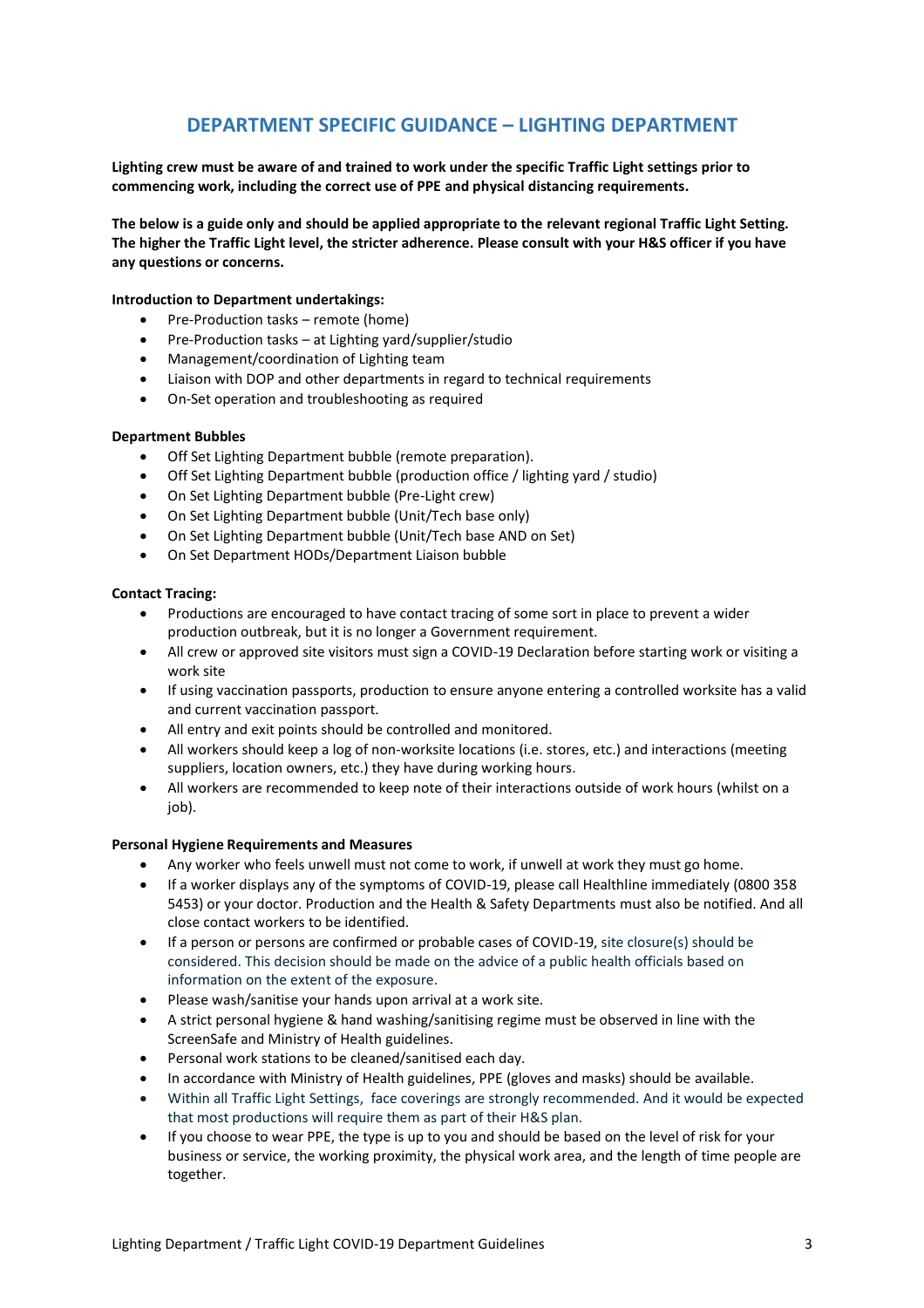• Work should only be completed within one metre if it can't otherwise be achieved. The time spent in Close Proximity needs to be kept to a minimum.

#### **Work Space Hygiene**

#### **On and off set**

- Hand sanitising stations and PPE (gloves, masks) should be readily available at production office/location/lighting yard/lighting truck and outside of communal facilities (ie. Portaloos).
- Equipment cleaning products should be readily available at production office/lighting yard/location/lighting truck.
- Make sure lighting crew are trained in appropriate equipment cleaning/sanitising, particularly for delicate electrical equipment.
- Consider workspace layout, avoid face to face desks, and space desks 1 metre apart where possible. Engineered barriers may be necessary where this separation is not practicable.
- Personal kit/equipment/laptops to be used only by one person.
- Lighting equipment and Lighting Truck to be sanitised at the end of each day. For larger productions, consider a designated truck coordinator who is dedicated to maintaining high hygiene practices with the equipment leaving and arriving back at the truck or yard.
- Consider investing in or hiring a sanitising fogging machine to sanitise truck/van and avoid additional time/crew resourcing to individually clean/spray equipment.
- Regular aeration of lighting yard/truck, open windows when possible. Avoid recycling air.
- Air conditioning should be run on fresh air setting, not on recirculate.
- For more permanent gear storage areas (i.e. at studio or a long-term location), make sure only approved lighting crew are allowed access.
- Sanitise surfaces & mop floors at the end of each day where required.
- No visitors to site. Only workers involved in the project to enter any locations or work sites.

#### **Kitchen & Catering**

- Stagger lunch where possible and apply physical distancing measures.
- Depending on the current level, consider no open snacks, fruit or shared food.
- Consider lunch box style lunches to be prepared, or where appropriate, subsidy for workers who are required to bring own lunch.
- All communal cutlery & crockery must be sterilised in dishwasher. Compostable cutlery & crockery to be used if sterilisation is not possible.
- Communal kitchen items to be sanitised before & after use.

#### **Toilets, Showers & Drying Rooms**

- Physical distancing rules also apply to the use of shared facilities, including toilets, shower and drying rooms.
- Sanitising stations on location available outside of communal facilities (i.e. portaloos).
- If numbers require then add additional toilet facilities, i.e. portaloos
- Hygiene posters and signage should be clearly visible in shared spaces like kitchens, toilets, entrances and exits, etc.

### **Interaction with Other Departments, Suppliers, Cast & Extras**

#### **Gear Prep**

- All suppliers should have their own policy and plan for dealing with the COVID-19 pandemic including contact tracing and the cleaning/sanitising of all equipment. Please notify production if you have concerns.
- Rental houses should have the gear in a prep bay cleaned and ready for pickup or testing, as well as adequate procedures for handling equipment handovers.
- Rental houses should have equipment and hand sanitiser readily available.
- Rental houses should have strict contact tracing procedures in place, i.e. a sign in/out system in place, etc.
- All equipment hand-overs should be contactless.
- PPE should be available for essential inter-departmental meetings.
- Reduce physical interaction with other departments as far as reasonably practicable.
- Interactions with other crew, cast and public must be as per physical distancing protocols.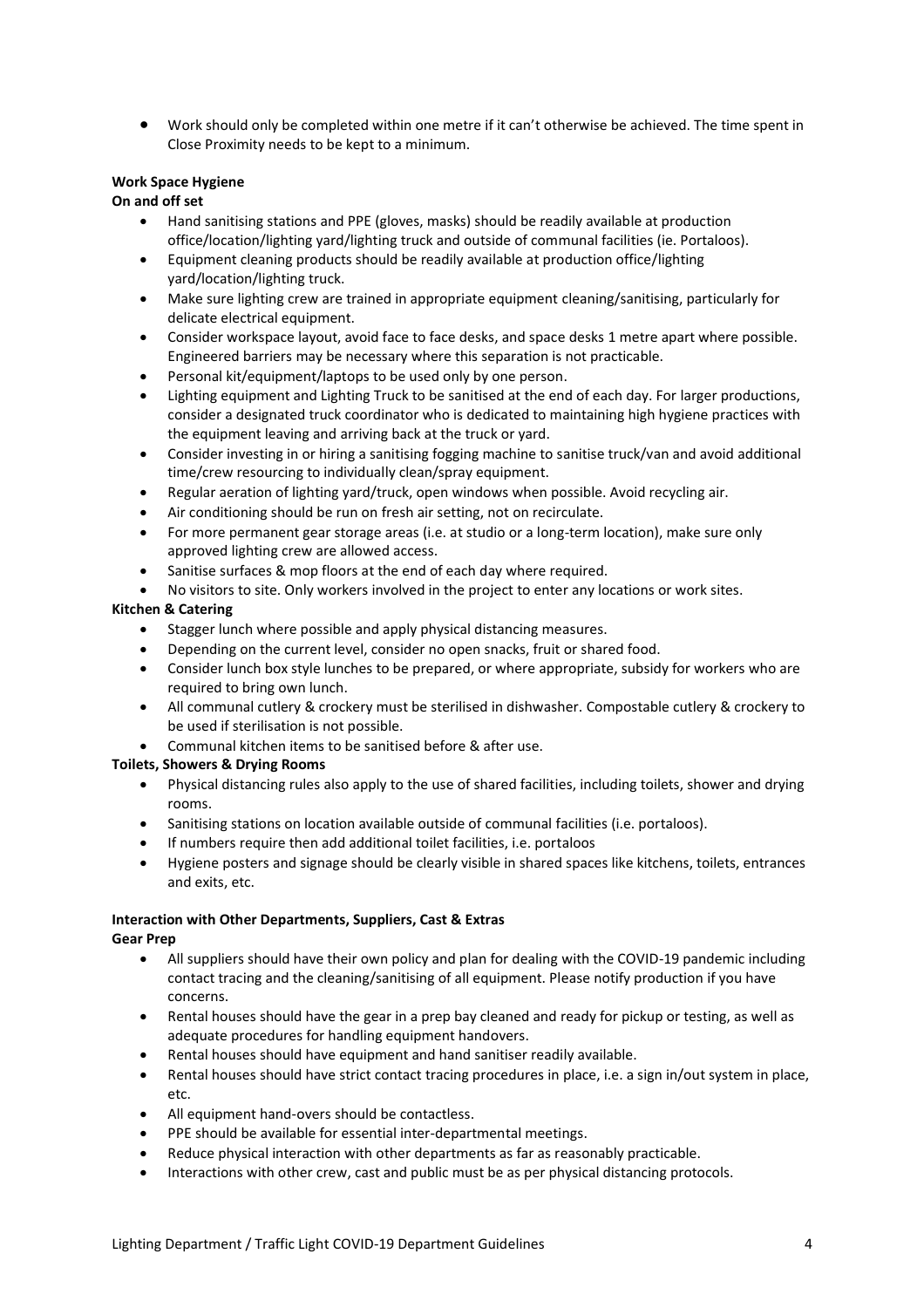#### **Travel**

- Ride-sharing is not recommended unless you are already in a small and regular work bubble and if physical distancing is maintained. Use of a face covering is strongly recommended.
- Crew who travel together should always be part of the same work bubble.
- No recycling air, clean air fan inlet only, open windows where possible.
- Shared vehicles should not be used outside work.
- Swing drivers may be required. Please consult with Transport or Production department to ensure the swing drivers follow all required or requested COVID-19 guidelines, including but not limited to: sanitation, physical distancing, contact tracing and Crew Declaration Forms.

#### **Set Protocol**

- Sets should be treated as closed sets, with essential crew on set only.
- To avoid on-set congestions, liaise with  $1<sup>st</sup>$  AD for appropriate times to make adjustments.
- Lighting setups that require less interaction with the On-Set Shooting Bubble should be considered.
- Allow other departments time and space to complete their work.
- In the more restrictive Traffic Light levels you may need to create a zone around the camera with only one person within the zone at a time. I.e. DOP/Operator should step away from camera when adjustments needed by 1st/2nd AC or Grip/Sound (though preferably just a 1st AC would be making adjustments)
- For enclosed shooting sets, please ensure regular aeration, open windows when possible. It is recommend that crew are allowed time during the day to get fresh air.

#### **Studio Pre-Lights**

- Pre-lighting is preferable if it means less interaction with On-Set Shooting Bubble.
- Ensure physical distancing is achievable with other departments who are also prepping, i.e. Set Dressing Department.
- Ensure adequate airflow/ventilation for studio/indoor spaces.
- Studio doors to be kept open as much as possible to prevent close proximity traffic through small doors.
- Atmos & ventilation systems to be checked & verified/certified 'safe' before shoots. Also only used when necessary.

#### **Equipment & Kit**

- Personal kits should be cleaned at the end of each day.
- All shared kit must be cleaned/sanitised between locations and at the end of each day.
- Hands to be washed/sanitised regularly
- Consider using remote head type equipment rather than having multiple people adjusting one lamp.
- Consider a tag system for identifying cleaned equipment to save time.
- Everything should live cleaned in a case. Assume cases/handles are always exposed and require hand washing after handling.
- Crewing and physical distancing considerations should be given to lifting and moving of heavy equipment like dollies and cranes.
- All hygiene protocols should be adhered to around access equipment, including regular cleaning/sanitising of machinery and harnesses.

#### **Close Proximity Bubbles**

*Close proximity tasks (0-1metre) introduces a higher risk and PCBU's must eliminate or minimize this increased risk by applying the appropriate control measures.* 

- Close contact scenes with less than a metre physical distance (a Close Proximity Environment) must only be done after thorough discussion and mutual agreements with producer, Cast/Agent and other affected departments (H&S, Make Up, etc.).
- *For specific guidance around intimacy scenes (kissing, etc.) please discuss well in advance with your Health & Safety Officer.*
- For some productions longer-term Close Proximity Bubbles might be created to avoid contact with other bubbles (i.e. key Cast, their Make Up Artist, Costume Standby and/or PA/Driver).
- Communication must be clear about who is in the Close Proximity Bubble.
- The Close Proximity Bubble size must be kept to minimum, ideally less than 3. No more than 10 people.
- Time spent in Close Proximity should be limited to the absolute minimum necessary time.